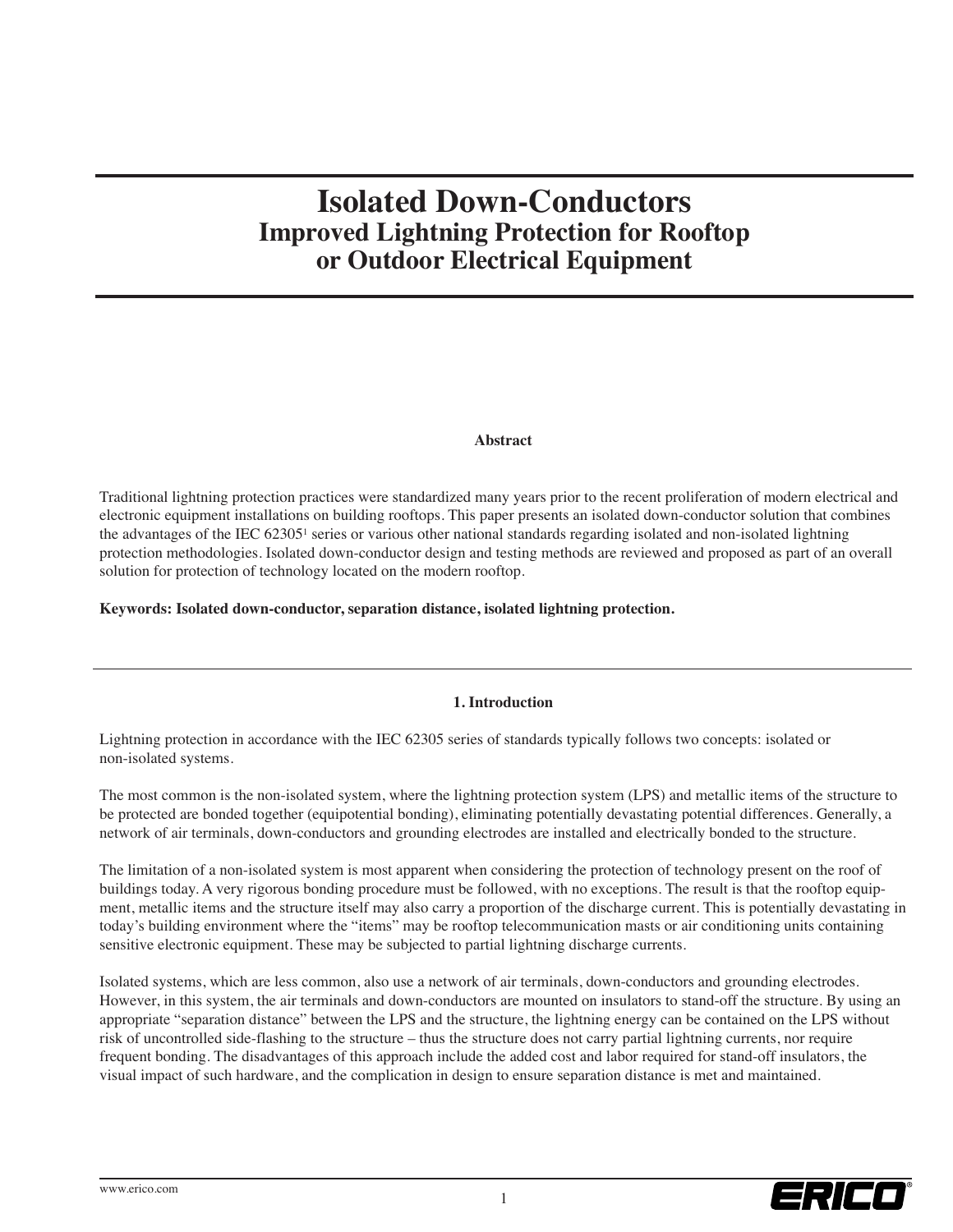Non-isolated systems are well suited to metallic-clad or concrete-reinforced structures where these structural elements can actually be used in place of the down-conductors, resulting in substantial cost savings. However, they offer no benefit to the protection of modern rooftop electrical and electronic equipment where it is undesirable for the equipment chassis to be a possible lightning discharge path, or a second separate mast system is installed to protect the equipment on a telecommunication mast.

For over 20 years, non-IEC standards systems using a hybrid technology with isolated down-conductors<sup>2,3</sup> have provided the benefits of the isolated system, but without the need for stand-off insulators and brackets. The following introduces the most recent application of this technology, which is in full compliance with the IEC standards on lightning protection.

## **2. Isolated Lightning Protection Systems & Separation Distance**

The required distance between the objects to be protected and the air terminals and down-conductor of the isolated system is determined by IEC 62305-3, Section 6.3. This distance is referred to as the "separation distance" *S*, where

$$
S = k_i \frac{k_c}{k_m} l
$$

Where  $k_i$  is a factor that depends upon the chosen lightning protection level  $(0.08, 0.06$  and  $0.04$  for Levels I, II and III/IV respectively),  $k_c$  is a factor that depends upon the number of down-conductors (1 for single down-conductor),  $k_m$  is a factor that depends upon the electrical insulation material (1.0 for air, 0.5 for concrete) and *l* is the length of the down-conductor from the point being considered to the closest equipotential bonding point.



*Figure 1. Separation distance concept for an isolated lightning protection solution.*

The separation distance calculation is also used within the IEC 62305 series standards to determine the need for equipotential bonding for non-isolated systems. That is, should a metallic item such as wall vents or window frames be located more than the separation distance from the closest down-conductor, then the item does not need bonding to the down-conductor (LPS). If the items are within this distance, then they need to be bonded to the LPS. The calculation also applies to the presence of internal metallic items such as electrical circuits, plumbing, etc., which must be bonded or located at a greater distance than the separation distance.

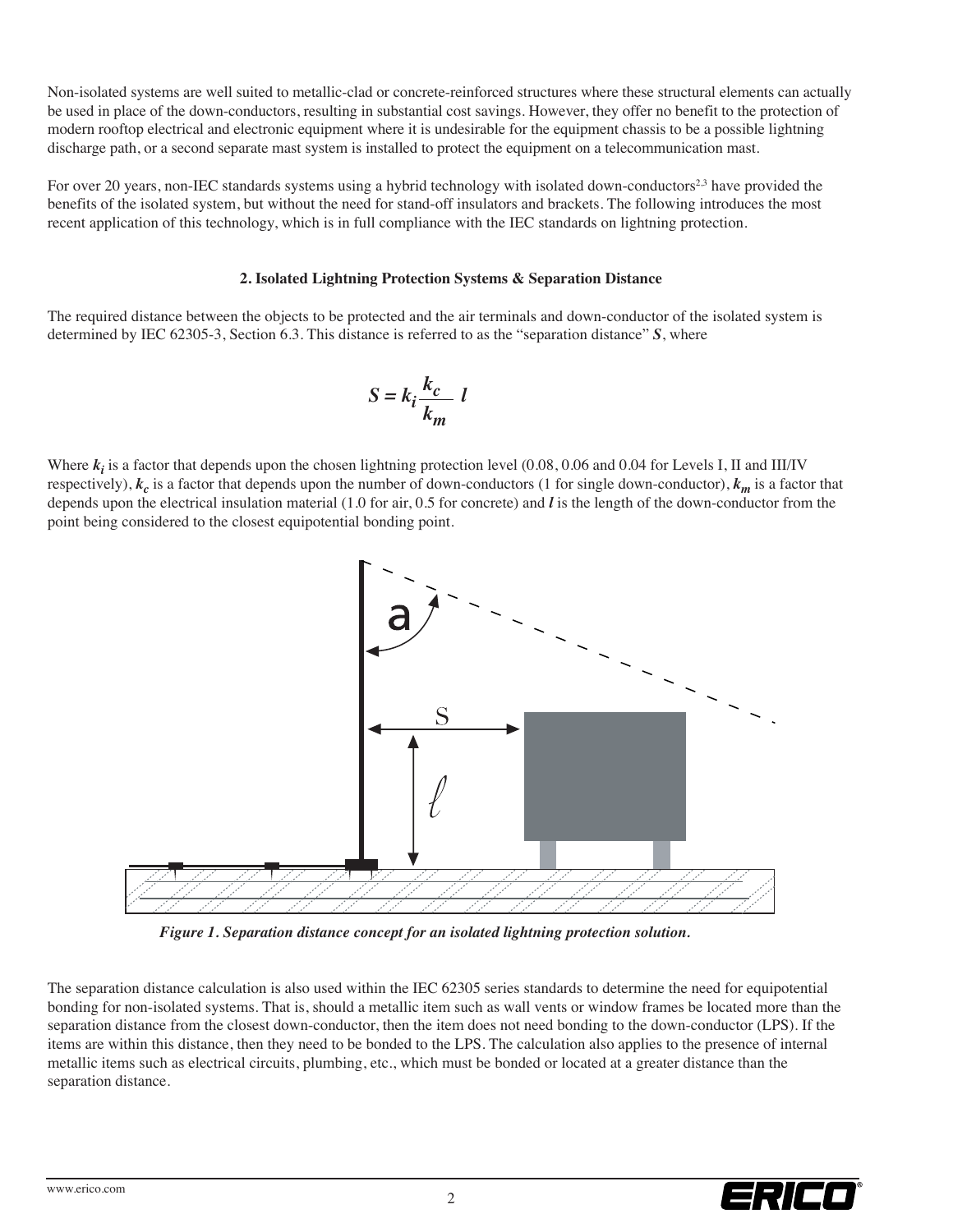This requirement creates a common cause for LPSs failing to comply with the design standards. While occasionally the designer and installer of the LPS may not be aware of the presence of such items within the wall cavity, more commonly the design violation occurs after the LPS is installed and then low-voltage circuits are added to the structure. The corners of structures are the preferred location for down-conductors, which are also the common location for low-voltage security camera systems. Modern commercial buildings with large glass window frontage provide limited opportunities to run down-conductors, increasing the likelihood that such services are within the separation distance of the LPS. Unfortunately, the installers of such services are not aware of the separation requirements of the LPS, and LPS inspection may not occur, or they may only identify this issue several years later.



*Figure 2. Conventional down-conductor separation distance problem.*

## **3. Isolated Down-conductor System**

The isolated down-conductor provides the material and cross-sectional area equal to a traditional bare 50 mm<sup>2</sup> IEC standards compliant down-conductor, but with a highly insulated covering. The insulation is sufficient to provide a separation distance equivalent to that provided by an air gap of 1,000 mm. Therefore, circuits and services can be located in the immediate down-conductor proximity, without risk of side-flash. It should be noted that the isolated down-conductor provides protection against side flashing and reduces the risk of partial lightning currents being carried by unintentional circuits (galvanic coupling). No down-conductors can provide protection against induced currents (magnetic coupling), therefore, running low-voltage circuits close and parallel to the isolated down-conductor for extended distances is not recommended.

The practical implementation of this system is a tall, isolated support mast through which the isolated down-conductor is run as shown in figure 3. At the top of the mast, a conventional air terminal is mounted. The mast is installed such that the tip of the air terminal provides the required protection using the IEC 62305 Protection Angle Method (PAM) design (the Rolling Sphere design method could also be used for this purpose). The isolated support mast is generally mounted upon the object to be protected, and the down-conductor is run to the grounding system or is interconnected with a traditional isolated or non-isolated LPS.

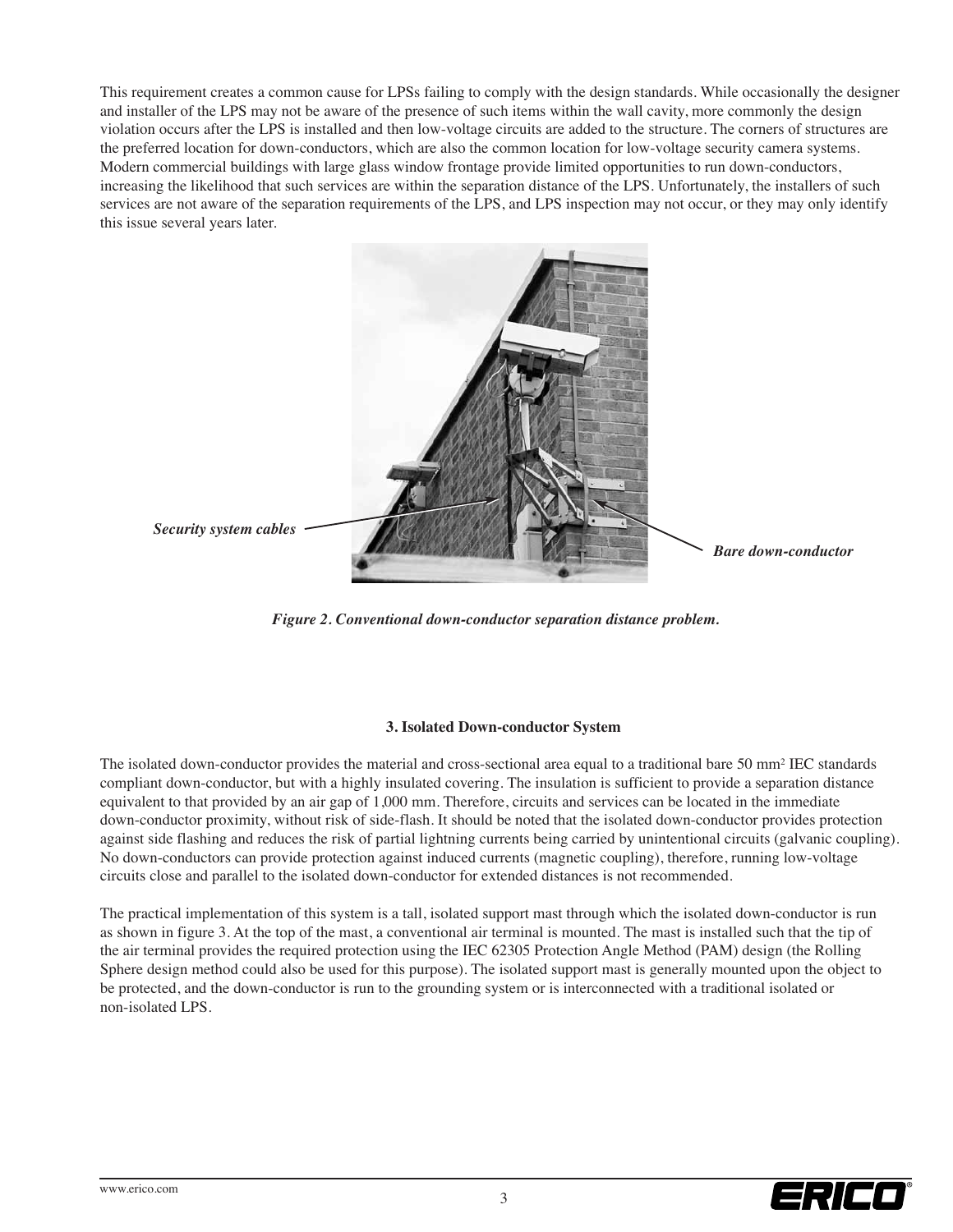

*Figure 3. Isolated mast and isolated down-conductor protecting a rooftop antenna.*

## **4. System Testing & Equivalent Separation Distance**

A test regime developed to test the insulators used to stand-off the non-isolated down-conductor of a traditional isolated system is used to test the performance of the isolated down-conductor. Here, the breakdown voltage of the insulator  $(S_v)$  is compared to that of air by placing the insulator in parallel with an air gap in a high-voltage environment. The air gap is constructed with a pair of conductors, placed at right angles and arranged so the distance between the conductors can be adjusted. High-voltage impulses are applied and the air gap distance is increased to find the distance at which the air gap and insulators fail with a probability of 50%. At this distance, the insulator is deemed to have the equivalent separation distance as the air gap distance.

In application, the voltage build-up on the LPS will be due to its total inductance and the rate-of-current-rise (di/dt) of the lightning impulse. While the first stroke of the lightning impulse has the largest current magnitude, it is the subsequent strokes that have the highest rate-of-current-rise. The applied voltage for the test is therefore not the traditional 1.2/50 μs waveform, but a faster waveform in the region of 0.5/40 μs.

Hence, a similar testing regime is also used for testing of the isolated down-conductor, where the insulator is replaced by approximately 4 m of isolated down-conductor. The grounded connections applied near either end of the down-conductor are placed at a distance in accordance with the down-conductor manufacturer's requirements, representing the proximity of closest grounded items when installed. The arrangement tests against down-conductor insulation breakdown (through the downconductor) to the grounded points, as well as testing for tracking flash-over (or "creepage discharges") along the insulation surface  $(C_1)$ . The latter is the more likely failure scenario.



*.*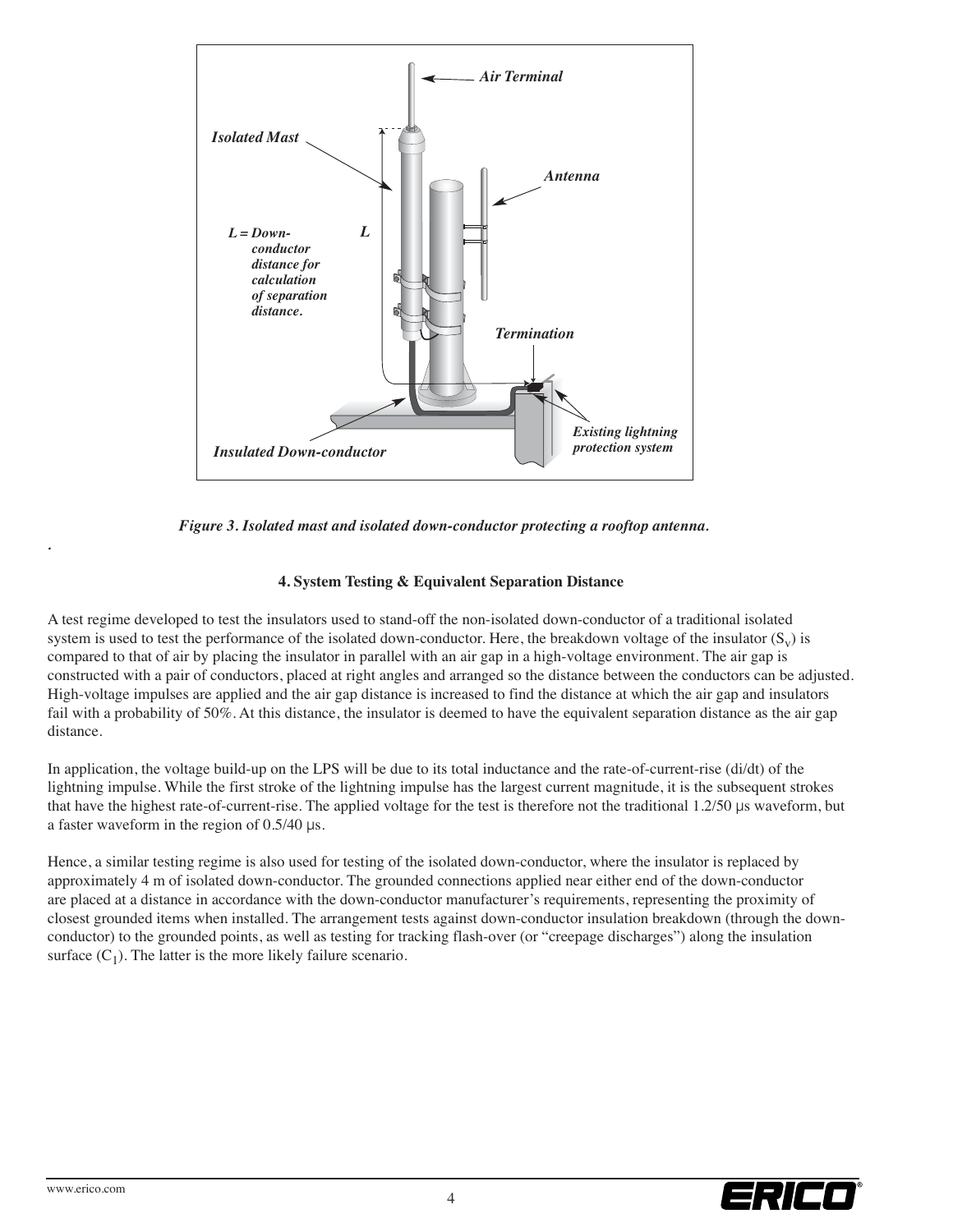

*Figure 4. Isolated down-conductor test arrangement.*

As the breakdown voltage of an object is highly dependent upon its shape (related to e-field intensification), testing of the downconductor alone would not be sufficient to guarantee reliable field performance. For example, the presence of a connection piece to connect the down-conductor upper termination to the air terminal may have bolts or other protrusions that could generate significant electrical field distortions. This intensification may increase the local electric field to a level sufficient to cause downconductor tracking at the upper termination. Therefore, for this system, the testing has also been carried out on a final installed configuration of cable with upper termination fittings, masts and connections in order to confirm the validity of the overall design.

The above voltage-based testing only assesses the insulation properties of the system components. Within the European Community (EU), compliance is also required to CENELEC EN 50164-24 "Lightning Protection Components (LPC) – Part 2: Requirements for conductors and earth electrodes." This includes environmental and dimensional compliance tests of the conductor. Aluminium conductors require a minimum cross-sectional area of 50 mm2. Copper conductors also require a minimum of 50 mm2. Note that while IEC 62305-3 relaxes the requirement for solid round copper conductors to 28 mm2 (6 mm diameter) where mechanical strength is not an issue, these smaller sizes are not permitted by the EN 50164-2 standards.

Compliance with CENELEC EN 50164-15 "Lightning Protection Components (LPC) – Part 1: Requirements for connection components" is also required within the EU. This requires that all connection items within an LPS be tested. Given that proprietary couplings are used at the ends of the isolated down-conductor to connect air terminal and grounding system, these couplings require testing to the standard. For the mentioned design, the entire conduction path with all connectors has been tested. Therefore, the entire system components have been tested to withstand heating and mechanical forces by conducting a lightning strike impulse of 100 kA for a 10/350 μs waveform.

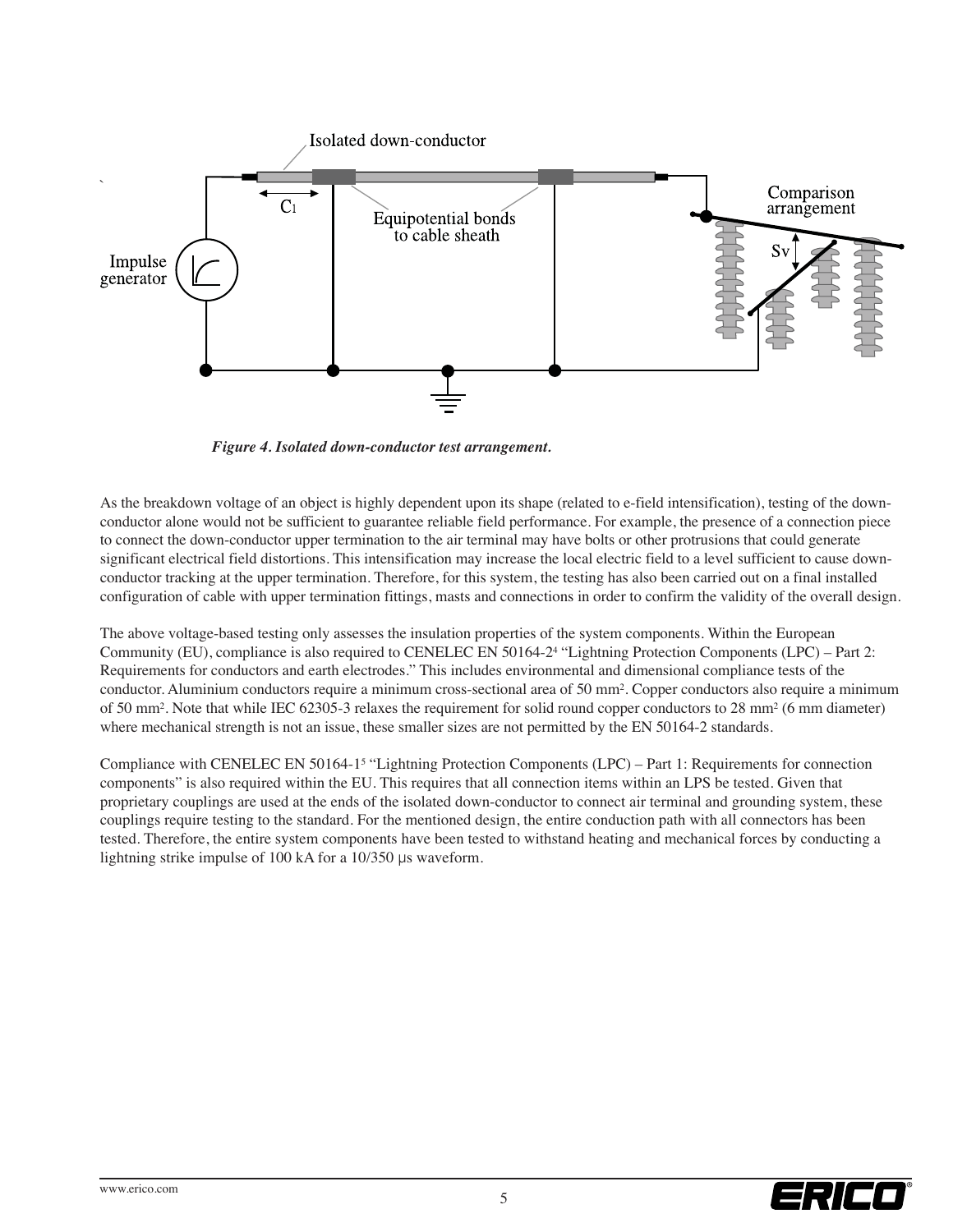## **5. Isolated Down-conductor Design**

To pass the test requirements, the cable design requires more than a conventional down-conductor with high-voltage insulation applied. The problem with such a concept is that, at intermediate voltages, a partial discharge may form on the cable surface, leading to thermalization and cable breakdown. Laboratory tests<sup>3</sup> have shown that for standard polyethyelene-based cables, this type of flash-over can occur even over cable distances of 5 m.

To control the risk of flash-over, a semi-conductive outer sheath is used. The use of the semi-conductive sheath provides a known (high) resistance longitudinally from the upper termination to the first grounded bonding point, thereby eliminating partial discharges. This arrangement requires a special layered upper termination fitting involving metallic, semiconductive, stress relief and anti-tracking components. The primary bond is made to the cable sheath at approximately 2.25 m below the termination. A connection is made to the metallic part of the structure to provide an equipotential bond and controlled voltage gradient to the upper termination.



*Figure 5. Isolated down-conductor and multilayered insulation and semi-conductive sheath.*

## **6. Environmental Evaluations**

In addition to electrical performance and compliance with standards, the design needs to consider the environmental conditions. Component and system performance is evaluated against temperature extremes, such as the effects of ice loading. For example, the support mast system material is UV stable and impervious to moisture and humidity, to help ensure a long service life. Flash-over of the mast has been evaluated during separation distance testing. Due to the resistive semi-conductive control of the isolated down-conductor, the effects of moisture on the down-conductor surface are negligible.

The major environmental consideration is wind. The mast material and diameter provides tensile and flexural strengths that are sufficient for wind speeds up to 195 km/h. The upper terminations and fittings use locking devices to reduce the risk of loosening due to wind-induced vibration that occurs at the top of the mast.

## **7. Conclusion**

Lightning protection standards provide isolated and non-isolated design concepts for the protection of structures. The advantages and disadvantages of each concept make them best suited to specific applications. However, for the protection of modern rooftop equipment, a hybrid approach has been introduced combining the advantages of each. The isolated down-conductor with semiconductive coating allows design engineers and installers to maintain the separation requirements almost independently of the routing requirements. The performance of the system has been proven by established test procedures that allow the determination of an equivalent separation distance, the result of which can be used in the IEC 62305 design process.

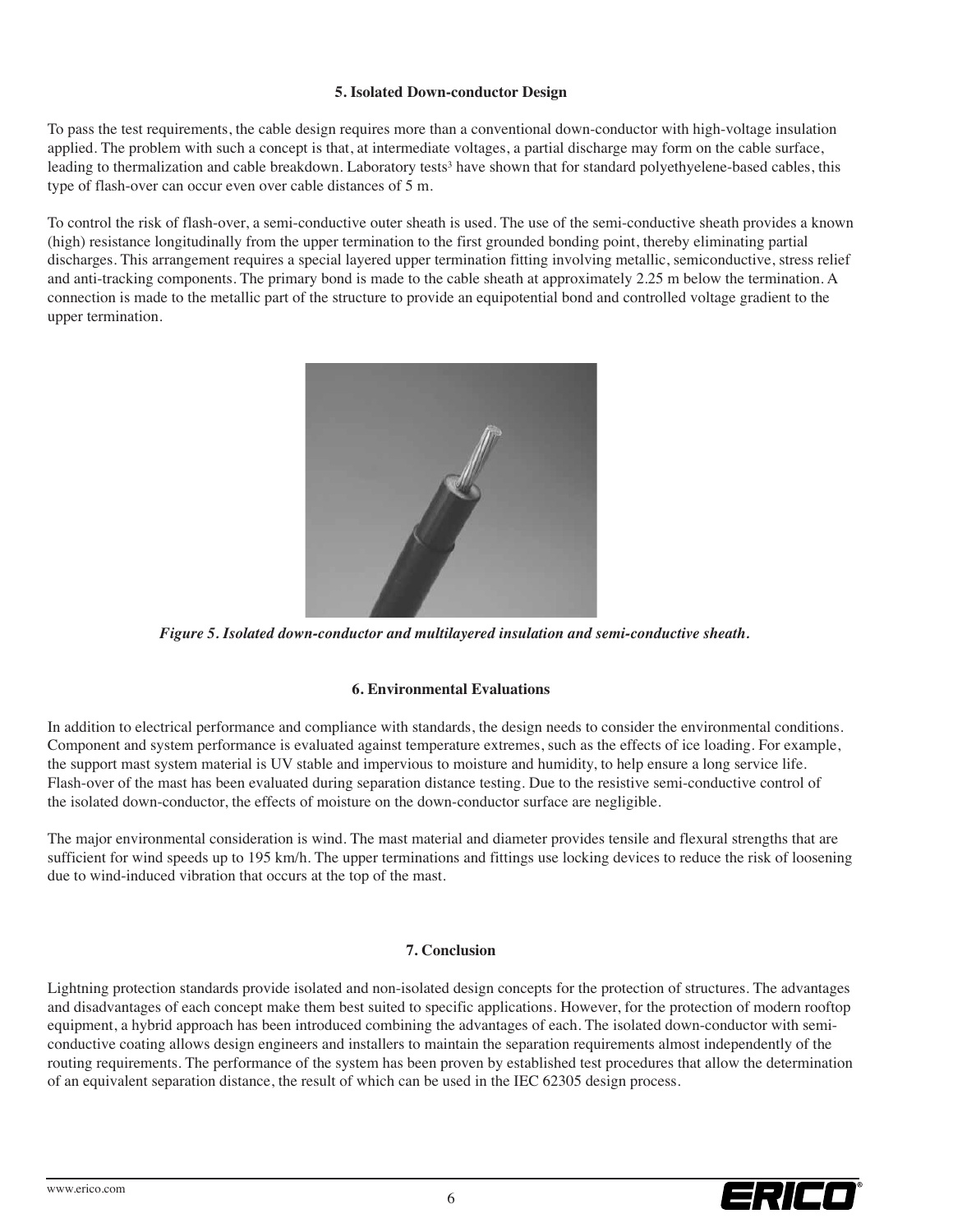#### **8. References**

- **1** International Electrotechnical Commission, IEC 62305-1, IEC 62305-2, IEC 62305-3 & IEC 62305-4, Geneva, Switzerland.
- **2** D'Alessandro, F., "On the applicability of insulated downconductors", Proc. of 8<sup>th</sup> International Symposium on Lightning Protection (VII SIPDA), São Paulo, Brazil, pp. 301-307 (2005).
- **3** D'Alessandro, F. & Alghusain, F., "PSpice modelling of a special insulated down-conductor", Proc. 28th ICLP, Kanazawa, Japan, pp. 698-703 (2006).
- **4** European Committee for Electrotechnical Standardization, CENELEC, EN 50164-2 "Lightning protection components (LPC) Part 2: Required for conductors and earth electrodes" (2002).
- **5** European Committee for Electrotechnical Standardization, CENELEC, EN 50164-1 "Lightning protection components (LPC) Part 1: Required for connection components" (1999).